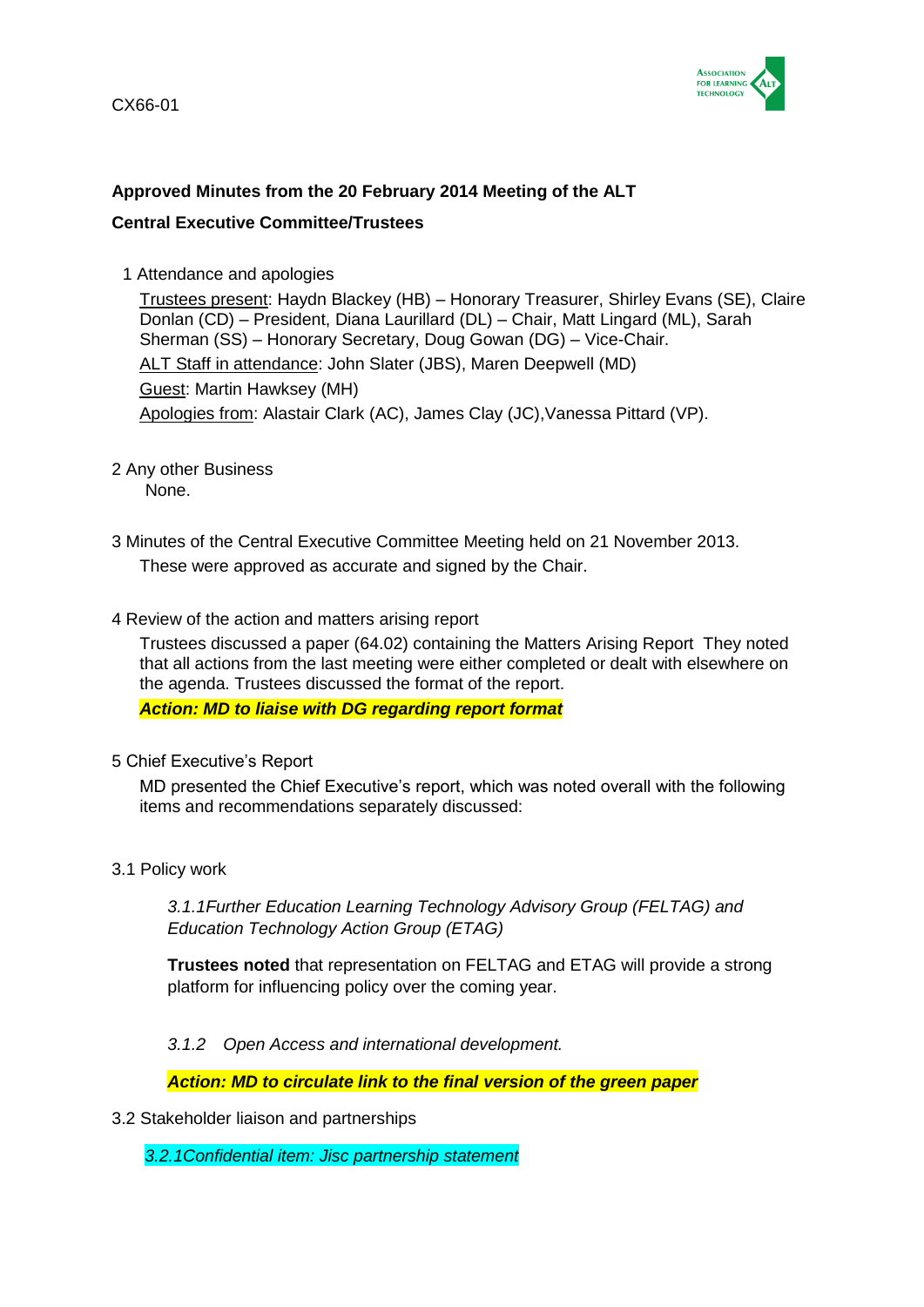

*3.2.2 ILTA*

Noted.

*3.2.2 Introducing the new strategy*

Trustees noted that stakeholder response has been really positive.

*3.2.3 Confidential item: City & Guilds*

3.3 Research in Learning Technology

**Action ML and MD to continue leading on the recruitment of a new editor**

3.4 Norbert Pachler steps down

Trustees noted their formal thanks to Norbert Pachler*.*

*Action: MD to ensure this is progressed*

3.5 New Register for CMALT Holders

Trustees has a brief discussion about the purpose of the register and agreed that clarification was needed on the terms of the register..

*Action: MD to lead on clarification of the terms of the register, in liaison with the CDG.*

3.6 Projects

**Trustees noted** the large number of completed projects:

*IOE Webinar series on Digital Literacies Maths Apps index [http://maths4us.alt.ac.uk](http://maths4us.alt.ac.uk/) THA conference ocTEL Gold Open Access NUS/Desire2Learn student survey about students' views of learning technology JISC – Developing Digital Literacies*

**Trustees noted** that the following projects are ongoing:

*MOOC Research Pool Project Changing the Learning Landscape: year 2*

3.7 Confidential item: New and putative projects

3.8 Risk register

**Trustees noted and agreed** the proposed changes to the risk register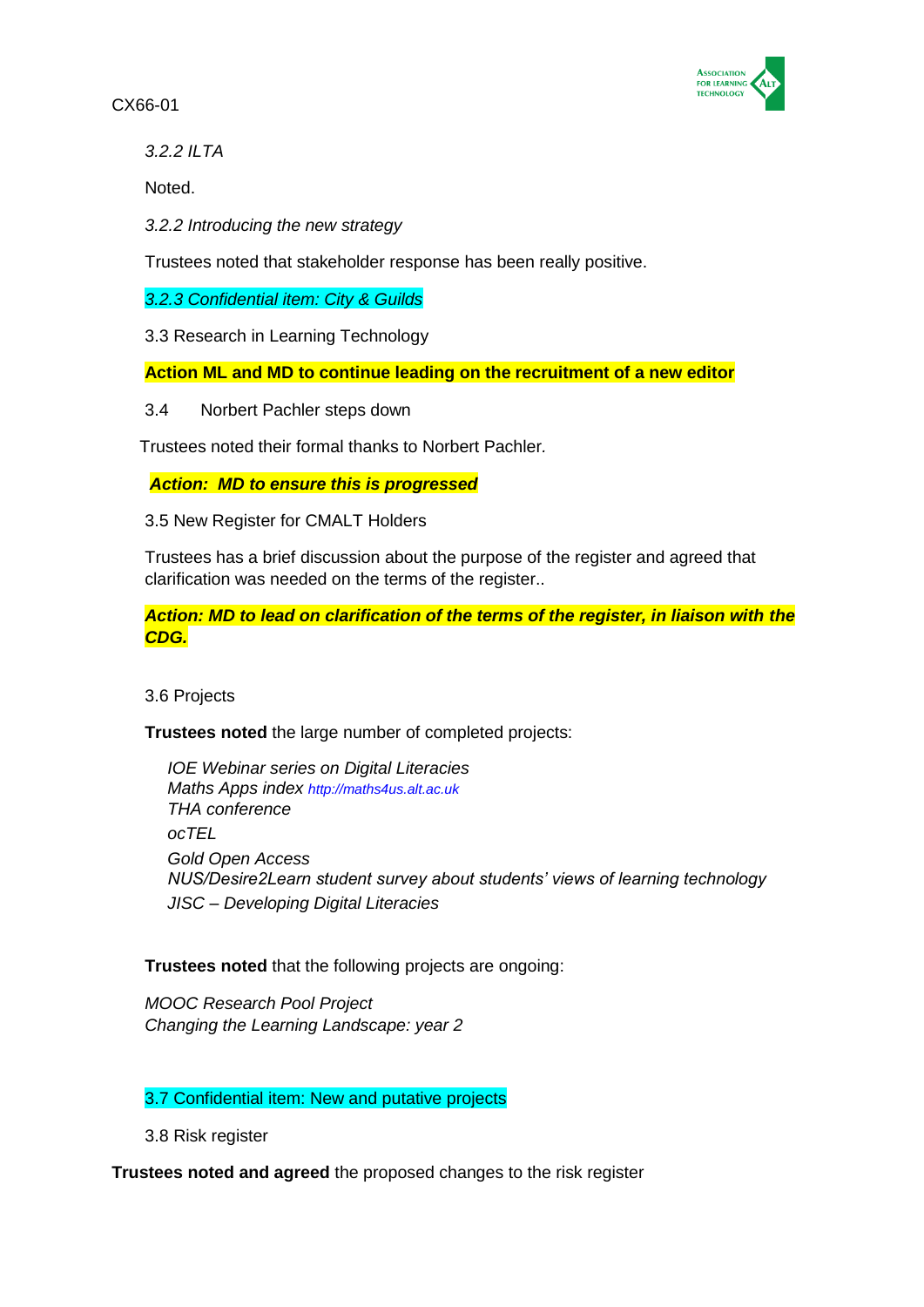

### 6 Confidential item: HR Update

## 7 Operations and Membership Report

Trustees then reviewed the Operations and Membership reports. There was a discussion about the changes proposed in the membership report, including the proposed changes to membership, which Trustees considered carefully. Trustees further noted that there has been no increase to membership fees for several years, with fees for organisations still at the 2009 level.

Trustees then approved:

All changes as outlined in section 3.1 of the report, pertaining to individual membership, including a change to the subscription rates for the print editing of the journal;

All changes as outlined in section 3.2 of the report, pertaining to organisational and sponsoring members including an increase of 2.8% across all categories and a new partner membership category.

Trustees further discussed plans for recruiting new members and ensuring member services are developed to serve the changing needs of the community.

### *Action: MD to ensure the changes are implemented.*

8 Finance

8.1 HB introduced a paper (65-06) which first reported on the preliminary year end position.

Trustees agreed to:

- note the report overall and specifically the year end position outlined;

### *Action: HB and MD to lead on the review and report back.*

8.2 HB then introduced the draft budget for the new financial year.

**Trustees noted** the aim of ensuring that any future surplus generated provides capacity for further investment.

**Trustees approved** the draft budget without changes and further agreed to the investment of part of the OLP bequest as outlined in the report.

**Trustees agreed** to adopt a conservative approach to income and expenditure as part of the medium term financial strategy. This would include increasing restricted reserves from 6 to 10 months of operational costs over the next 3 years.

#### *Action: MD to lead on the implementation of the budget.*

8.3 MD provided an overview of the operational plan for 2-14/15, in line with the new ALT strategy and Trustees reviewed key items of the plan and how they support ALT's aims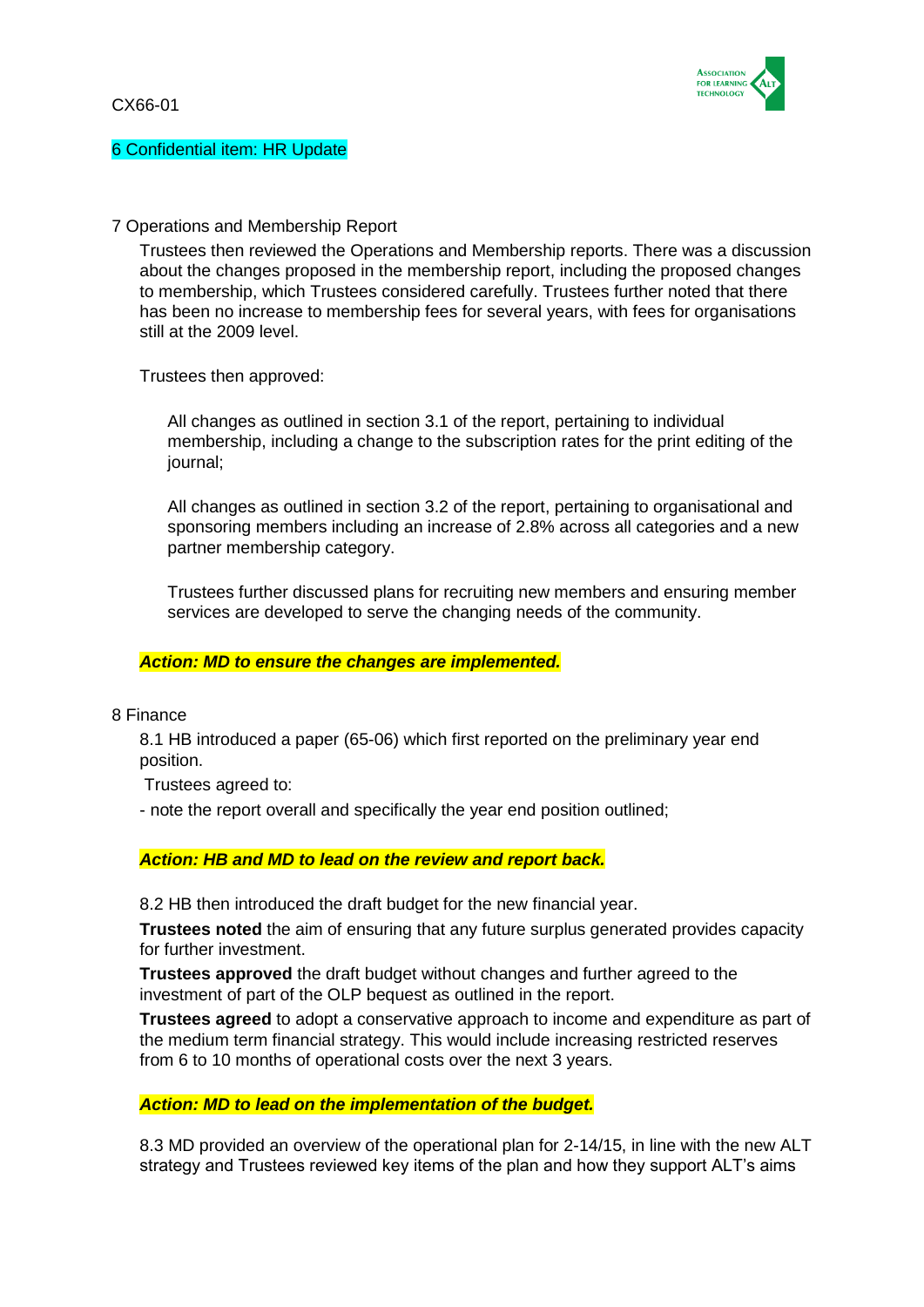

and values. In discussion it was agreed that Trustees should contribute to promoting ALT and recruiting new members.

**Trustees agreed** the operational plan;

*Action: MD to lead.*

#### 9 Annual conference

Trustees reviewed a progress report of the annual conference with comments from JBS. It was noted that there is good progress across all areas and that there are currently no issues to be addressed.

*Action: MD to circulate all calls for papers.*

10 New strategy and TORs for Operational Committees

**10.1 Trustees noted** the launch of the new strategy and that the initial feedback from members and stakeholders was positive. In line with the new strategy, all three Operational Committees provided updated Terms of Reference.

**Trustees approved** the Terms of Reference for all committees, subject to the FE Committee updating its name to clarify its remit, and to the research strategy being updated and referenced in all Terms of Reference.

*Action: Chairs of Committees in liaison with JBS and MD, to report back at the next meeting.*

10.2 Trustees then discussed how to develop ways for ALT to track changes in Learning Technology and amongst its community. This relates in particular to the strategic aim to influence policy and representing members. Trustees considered existing surveys already being undertaken and agreed that this topic be a focus of the next meeting in June.

*Action: Guests to be invited to the next meeting to contribute to this work. Trustees to consider a plan for how this could be implemented before the next meeting.*

11 Operational committee business:

The Chair of Operational Committees provided individual updates from their recent meetings as follows:

11.1 Communication and Publications Committee – met 21/1/2014

Trustees noted ML's report and the minutes.

ML focused on the operations report and planned improvements to data analysis. He further noted that some figures were missing from the report. ML further reported on the current work with the newsletter and editors.

*Action: MD to ensure the ops report includes the missing figures.*